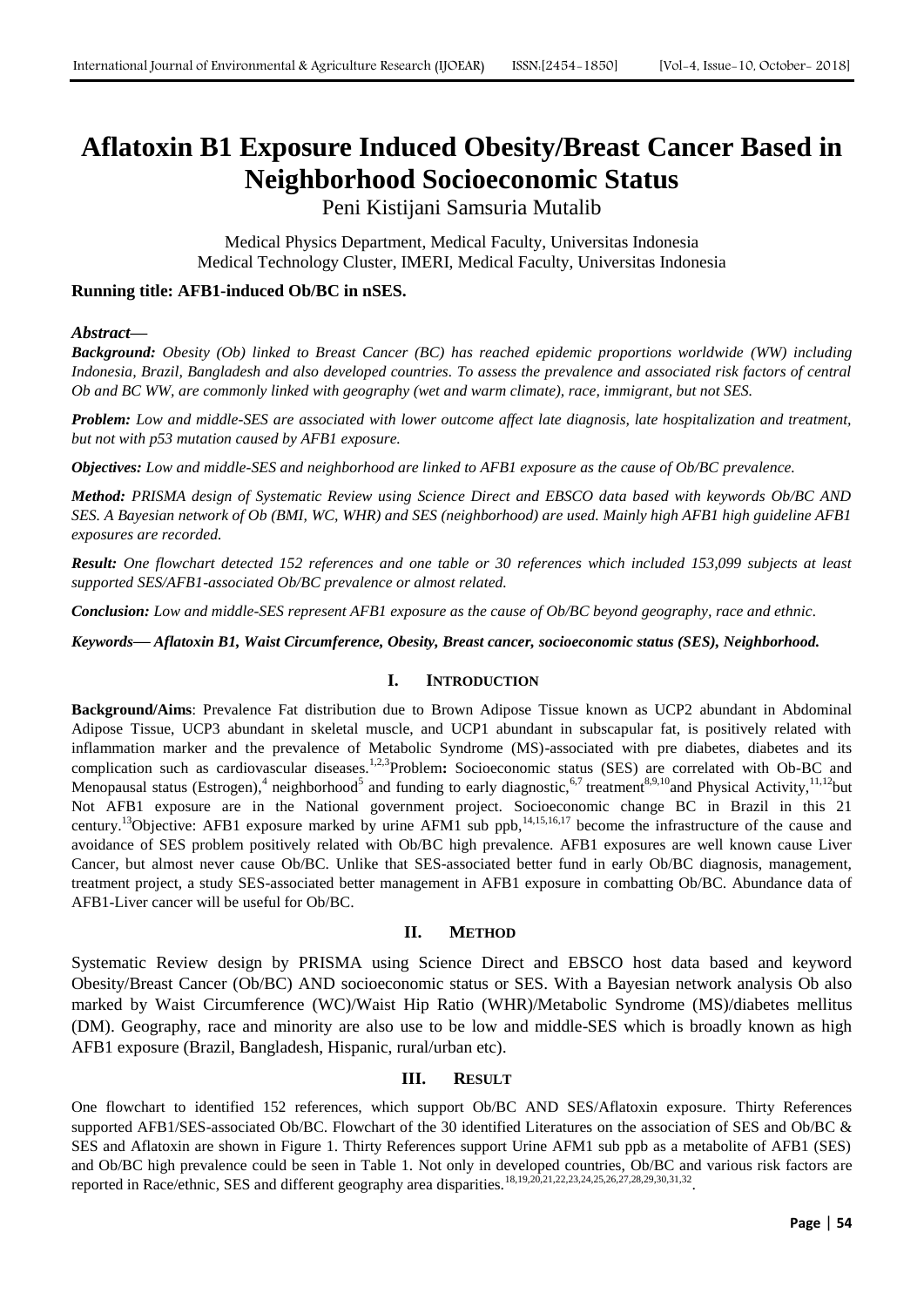

**FIGURE 1. Flowchart of the 30 identified Literatures on the association of SES^Ob/BC and SES^Aflatoxin**

**TABLE 1 THIRTY REFERENCES SUPPORT URINE AFM1/ AFB1 (SES) AND OB-BC HIGH PREVALENCE**

| <b>Study</b>           | <b>Design</b>                        | <b>Population</b>                     | Ob/BC                                                         | <b>AFB1/*SES</b>                       | <b>Specific</b><br><b>Definition</b>           |
|------------------------|--------------------------------------|---------------------------------------|---------------------------------------------------------------|----------------------------------------|------------------------------------------------|
| Shariff-<br>Marko 2015 | Descriptive                          | 4347 SF Bay<br>Area Dx/BC             | <b>WHR</b>                                                    | Lower *SES,<br>crowding                | Social and built<br>environment                |
| Shariff-<br>Marko 2017 | Prospective<br>Cohort                | 4,505 BC<br>survivors N<br>California | Ob/Ca                                                         | PA/diet                                | The Rich<br>##AA. US born<br>Hispanic          |
| Vigen 2016             | Case control $\&$<br>survivor cohort | 1,936 BC N<br>California              | BC                                                            | *SES or Education<br>Multiethnic       | DM, HT, MI,<br>other heart<br>diseases         |
| Conroy<br>2017         | Multiethnic<br>cohort                | 48,247 postme-<br>nopausal LA         | Ob-BC risk                                                    | $*nSES$                                | Obesogenic                                     |
| Conroy<br>2017         | Case-control                         | 1,838 cases<br>3,117control           | <b>BC</b> risk                                                | **nSES, Education                      | Race/Ethnic,<br>urban, nativity                |
| Padovani<br>2016       | Descriptive<br>Cross-sectional       | 40 Ob women                           | 55% not aware of BC<br>risk, None identify<br>their own<br>Ob | 57,5 % made<br>mammography<br>annually | Unknown their Ob<br>as a risk factor for<br>BC |
| Espina 2017            | Systematic<br>Review                 | Low Africa High<br>White              | High mortality BC                                             | Africa &<br>Delays Dx/                 | Meta-analysis<br>were not possible             |
| Figueiredo<br>2018     | Ecology study                        | Brazil 2004-2014                      | <b>BC</b> P Correlation,<br><b>Linear Regression</b>          | Inequality income                      | Mortality, not the<br>cause                    |
| Figueiredo<br>2018     | Ecological study                     | Brazil 2004-2014                      | BC mortality increase<br>Hospital adm rate<br>increase        | Socioeconomic<br>development           | Age-Hospi<br>admission rates,<br>mortality     |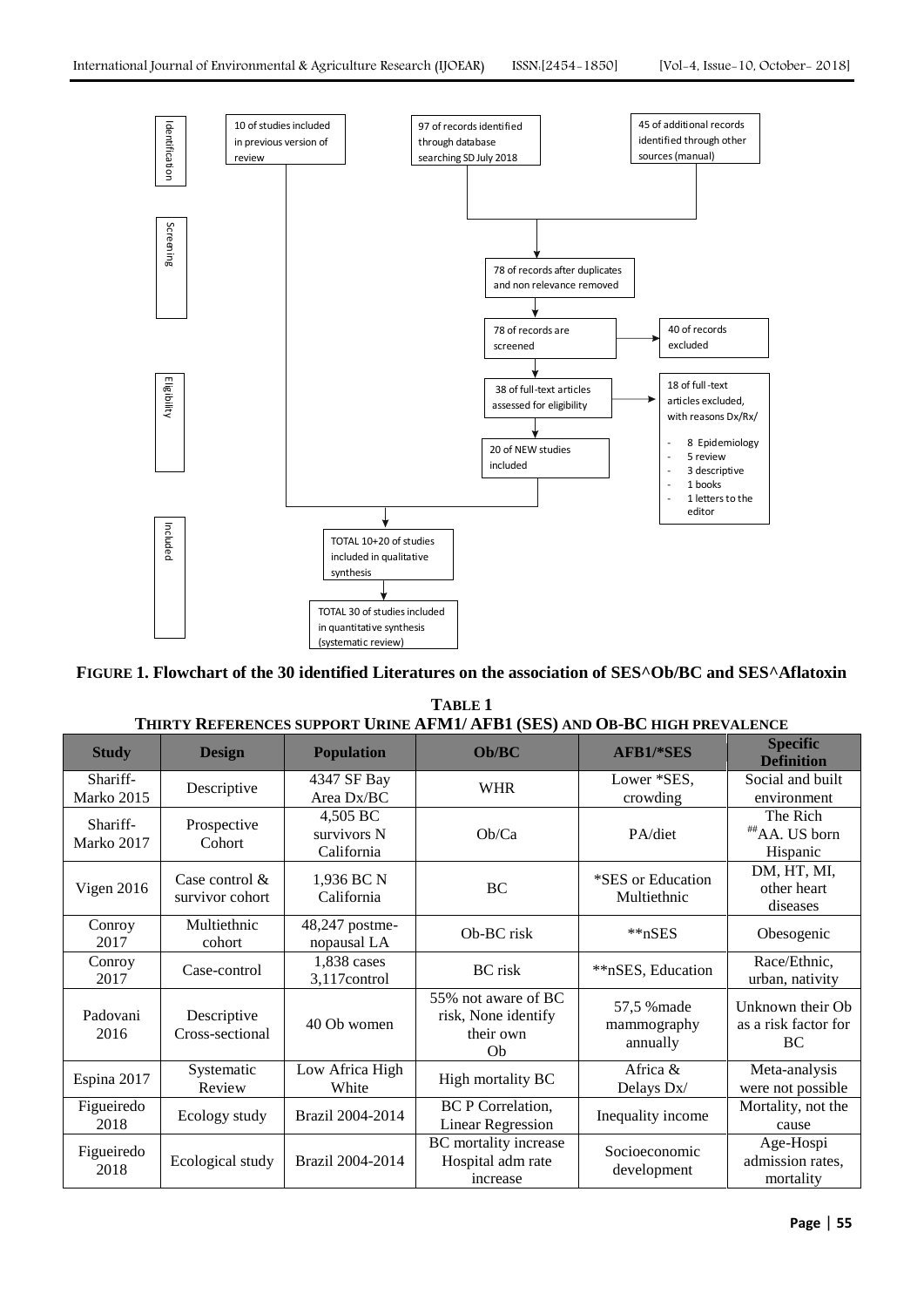| Gomez 2015         | Distribution                                 | Northern<br>California BC pts.                           | Lowest and highest<br><b>SES</b>                                                   | Academic medical<br>center vs. integrated<br>medical center | Suburban<br>metropolitan area                 |
|--------------------|----------------------------------------------|----------------------------------------------------------|------------------------------------------------------------------------------------|-------------------------------------------------------------|-----------------------------------------------|
| Cheng 2015         | Cross-sectional                              | <b>B,995 BC</b><br>California                            | BMI/Ob/BC                                                                          | $*nSES$ ,<br>Race/ethnic                                    | PA, healthy eating                            |
| Figueiredo<br>2017 | Secondary<br>analysis                        | Brazil 2004-2014                                         | BC                                                                                 | <b>BC</b> cost Regression                                   | Health policy<br>Bi implicative               |
| Ali 2017           | Descriptive &<br>Cohort                      | 218 Urine AFM1<br>rural-urban<br>Bangladesh              | AFB1 high risk<br>exposure                                                         | HPLC-FD for<br>Urine AFM1                                   | Hot and Humid<br>Climate: 1                   |
| Ali 2016           | Descriptive                                  | 43 Urban-52<br><b>Rural Urine</b><br>AFM1<br>Bangladesh  | Food & Feed                                                                        | Rural 99, Urban 54<br>pg/ML                                 | Metabolite/<br>biomarker 31-348<br>pg/mL      |
| Ali 2016           | Descriptive                                  | 24 AFs spices in<br>market Malaysia                      | Spices common<br>ingredients in Asian                                              | AFs $8,38$ ng/g<br>AFB17,31ng/g<br>$($ >5 ng/g $)$          | HPLC-FD LOD<br>$0,01$ ng/g                    |
| Gerding<br>2015    | Descriptive                                  | Bangladesh<br>Germany<br>Haiti                           | References; Ob/BC<br>prevalence and risk                                           | Urine AFM1 only in<br>Bangladesh and<br>Haiti               | LC-MS/MS<br>Tandem<br>Individual<br>Detection |
| Alam 2016          | Exploratory<br>study                         | 1243<br>Undiagnosed/vs.<br>Neverdiagnosed/<br>Bangladesh | Similar to WHR                                                                     | Low-income settings                                         | T2D and pre-<br>diabetes                      |
| Sposto 2016        | Cohort                                       | 12.098 BC                                                | 54% BC #NHW                                                                        | Lifestyle                                                   | Race/ethnic<br>disparity                      |
| Wu 2015            | Multiethnic<br>Cohort                        | 8,952 BC<br>California                                   | Body size/DM<br>mortality                                                          | Race/ethnic<br>similarity                                   | Ca-spec mortality                             |
| Wee 2016           | Cross-sectional                              | <b>963 LSES</b><br>1060 control<br>Singapore             | Cardiovascular Ca<br>screening                                                     | Low *SES rental flat                                        | <b>Breast Ca</b><br>Ca Cervix                 |
| <b>Wee 2000</b>    | Population-<br>based Survey                  | 11,435 Singapore                                         | OvW/Ob/Mortality<br>rate BC                                                        | Less screen                                                 | Social &<br>Psychological                     |
| Sabran 2012        | Descriptive                                  | 160 Urine AFM1<br>Malaysia                               | Milk & Dairy $>$<br>median 67,79 g/day:<br>significant high level<br>of urine AFM1 | Ref. permissive AFs<br>Malaysia $(>\frac{5}{9})$            | 61,3% n 0,0234<br>ng/mL urine<br>AFM1         |
| Sabran 2016        | <b>RCT</b> Probiotic<br>Cross-over           | 71 Employee<br>Univ Malaysia                             | Ref.: Ob/BC risk                                                                   | Reduce AFB1 serum<br>& urine AFM1                           | Yellow & Blue<br>group longer<br>warranty     |
| Sabran 2013        | A Mini review                                | Peanuts, cereal,<br>spices Malaysia                      | AFs greater than the<br>permissible limit,<br>postulated moderate                  | AFs exposure<br>recorded in Malaysia<br>since 1960,         | Foodstuffs and<br>human AFs<br>detected       |
| Rachmi<br>2016     | Cross-sectional                              | 4101 2-4,9 y<br>Indonesian, 13 of<br>27 prov.            | Overweight or Obesity<br>BMI                                                       | Risk factors Low<br>and middle-income                       | Z-score<br>uW, stunted<br>Doubleburden        |
| Mitchell 201<br>6  | Cohort &<br>Observation                      | Nepal age 15, 24,<br>36 month                            | Childhood stunting                                                                 | AFB1-lysine                                                 | $g$ -mean 3,62<br>pg/mg alb                   |
| <b>Moss 2017</b>   | Surveillance,<br>Epidemiology,<br>End Result | $*$ NHW<br>2009-2013 UR                                  | Cancer incidence<br>Urban BC >& CC<                                                | Ecological analysis<br><b>SES</b>                           | Weighted at least<br>Sq-Reg                   |
| Owusu 2018         | Cohort                                       | $60$ Older $H_{\rm AA}$ ,<br>NHW (66-87y)                | Survivor BC                                                                        | *SES                                                        | Physical Activity><br>Race                    |
| Rutherford<br>2015 | Cohort                                       | <b>England Wales</b><br>BC pts.                          | Relative survival                                                                  | $*$ SES                                                     | Life expectancy                               |
| Kweon 2017         | Surveillance,<br>Epid, End R                 | 10,528 pts Korea<br>incl. BC                             | Ca Dx/incl. BC                                                                     | *SES                                                        | Stage at Ca Dx/                               |

*\*SES: Socioeconomic Status; \*\*nSES: neighborhood SES;#NHW: Non Hispanic White;##AA: African America*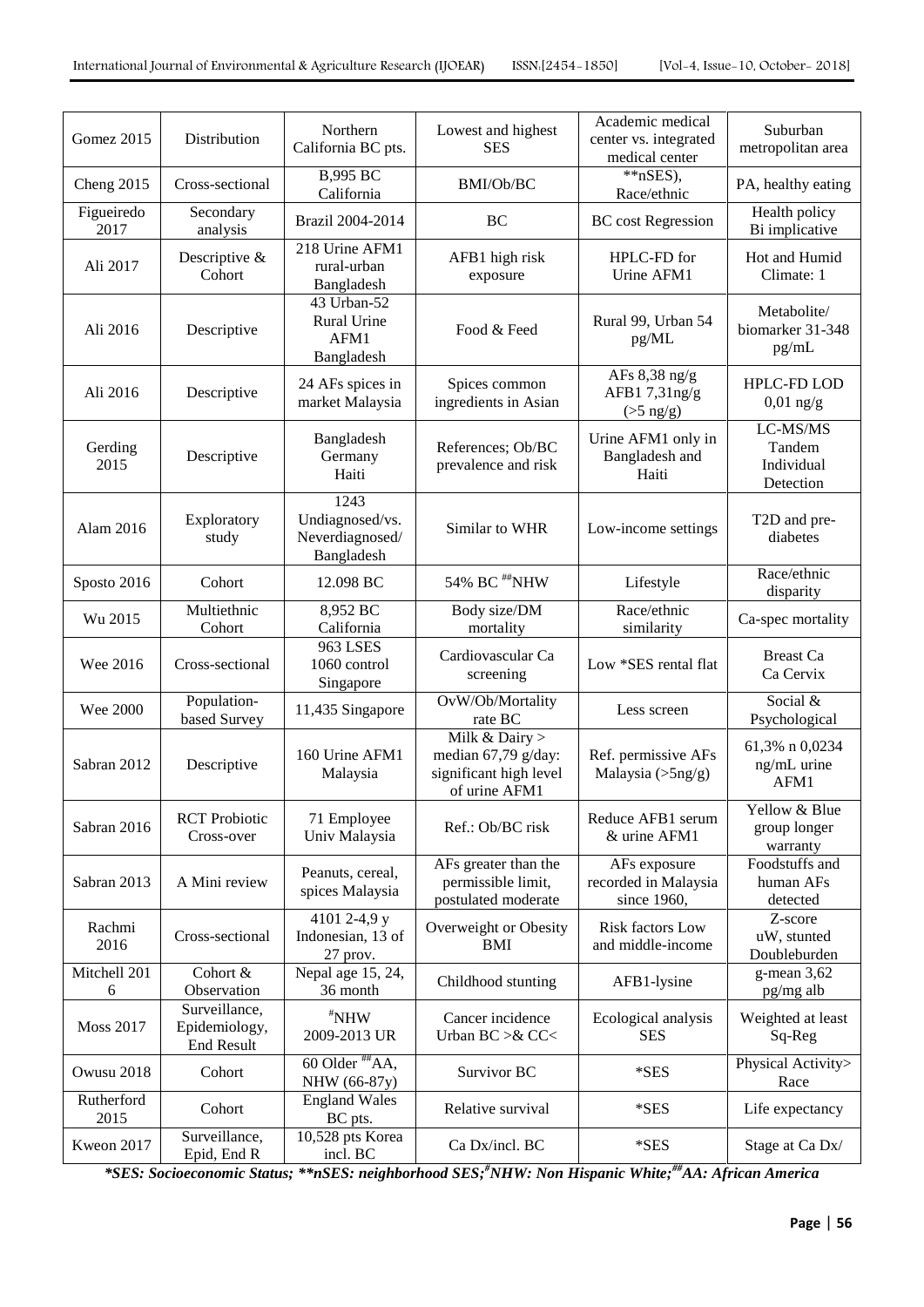## **IV. DISCUSSION**

AFB1/ inflammation induce UCP2/Ob-associated BC and MS/Pre-MS is associated with BC. Education and SES is recorded to be AFB1 exposure. Geography, Race, rural/urban should not be the infrastructure fighting undiagnosed DM, pre-DM, Obassociated BC. Obesity-BC were associated with neighborhood SES.<sup>4,5</sup>Not only WHRas a marker of Ob-BC associated with low income,<sup>18</sup> but also middle income-associated BMI,WC, Cardiovascular risk<sup>34</sup> also a marker of Ob/BC. Breast Cancer cases in integrated health care<sup>10</sup>also associated with  $SES^{10}$  and survival BC<sup>12</sup>but not the prevalence BC is related to SES which is associated with recreational Physical Activity.

## **4.1 AFB1 exposure induce Ob-BC**

AFB1 is inflammation stuff induce UCP2 function as antioxidant present central Ob which associated with BC. Central Ob, UCP2, BMI that represent Adipose Tissue distribution positively related with CRP and other inflammation marker.<sup>35,36,37</sup>Abdominal fat (represented by WC) as antioxidant of inflammation in Diabetes and Pre Diabetes,<sup>38</sup> is in high prevalence in rural Bangladesh<sup>39</sup> was widely known as central Obese. Central Ob is associated also with Metabolic Syndrome (MS) and pre MS in health professional in Brazil,<sup>35</sup> also in wet and warm climate area such in rural Bangladesh. Urine AFM1 as a metabolite of AFB1 exposure are also in high prevalence in Brazil, <sup>20,40,41,42,43</sup> and Bangladesh.<sup>17,15</sup>

## **4.2 Specific of General Knowledge bring to controversies which still not clear**

Latin America and China export maize all over the world. There are paired of nations (developing-developing, developeddeveloped countries) trading large amounts of maize. Paired countries have very similar aflatoxin regulations: nations with strict standards tend to trade maize with each other, while nations with more relaxed standards tend to trade maize with each other. Rarely among the top pairs of maize-trading nations do total aflatoxin standards (standards based on the sum of the levels of aflatoxins B1 etc.), more than 5  $\mu$ g/kg.<sup>44</sup> So, it is reported that globally, countries with the same standard level has separate maize trading communities. These nations tend to trade with other nations that have very similar food safety standards. These evidence based report failed to proof that Developed countries still have Ob-BC are due to AFB1 exposure came from developing countries maize export merchandise shipment network.<sup>44</sup> Socioeconomic status positively correlated with Ob/BC but related to late diagnostic and late therapy not with AFB1 exposure.<sup>13</sup> Metabolic Syndrome and pre MS in health professional means middle SES also have AFB1 exposure, and urine AFM1 support that the middle socioeconomic income people still not aware of AFB1 exposure. So do Hispanic vs. non Hispanic White women which still significant higher prevalence in Ob, BMI and WC which is associated with ER negative, not associated AFB1 exposure.<sup>45</sup> In Latin America, also where AFB1 could be associated with BC high prevalence.<sup>46</sup> Aflatoxin regulation in a Network of Global Maize Trade has fail to proven the AFB1 exposure in low- and middle-socioeconomic class in developed countries.<sup>20</sup> Epidemiology is inconsistent to prove Ob/BC, but WC are associated with BC and menstrual status, $47.48$  which Estrogen and fat distribution control AFB1 exposure.<sup>49</sup> The conclusion of the lost of weight not the avoiding of AFB1 exposure once again need the urine AFM1 sub ppb to convince people the AFB1 exposure.<sup>11,48</sup>

# **4.3 AFB1-induced Ob/BC**

While Ob is well-understood to increase BC risk, high prevalence in AFB1 exposure which induce central Ob and TNBC in wet and warm area or low and middle socioeconomic status are proven. Geography, race/ethnic are positively related with neighborhood, such as in Hispanic American,<sup>45</sup> Latin America,<sup>46</sup> and population who has large WC in association with high BC prevalence masked by Menstrual status, $47,48$  low and middle SES neighborhood bring us to the risk of Ob/BC expose by AFB1. Central Ob marked by WC is in high prevalence in rural Bangladesh.<sup>39</sup> are parallel with urine AFM1 high prevalence in Brazil.<sup>41,42,43</sup> Further the role of AFB1-Neighborhood SES/crowded that influence body size and adipose tissue distribution should account for obesogenic environment,<sup>4</sup> independent of racial/ethnic.<sup>5</sup> Targeted prevention effort of BC could be use that potentially be averted if all women attained a BMI less than overweight and obese.<sup>50</sup>

# **V. LIMITATION**

Study design Meta-analysis could not be trapped to build this Systematic Review. Simple characterized low and middle-SES as AFB1 exposure are bridged by WC and/ or Ob/BC need furtherAFB1 exposure intervention. We need prevention of AFB1 exposure through urine AFM1 sub ppb marker to convince people without awareness in their not healthy food.<sup>14,15,41,42,43</sup> Confuse definition of exposure AFB1 and other mycotoxin and different outcome variable such as survival, surveillance, mortality rate but not the prevalence of BC, spread the focus of AFB1 exposure as the cause of Ob/BC in fighting it.<sup>33-40</sup>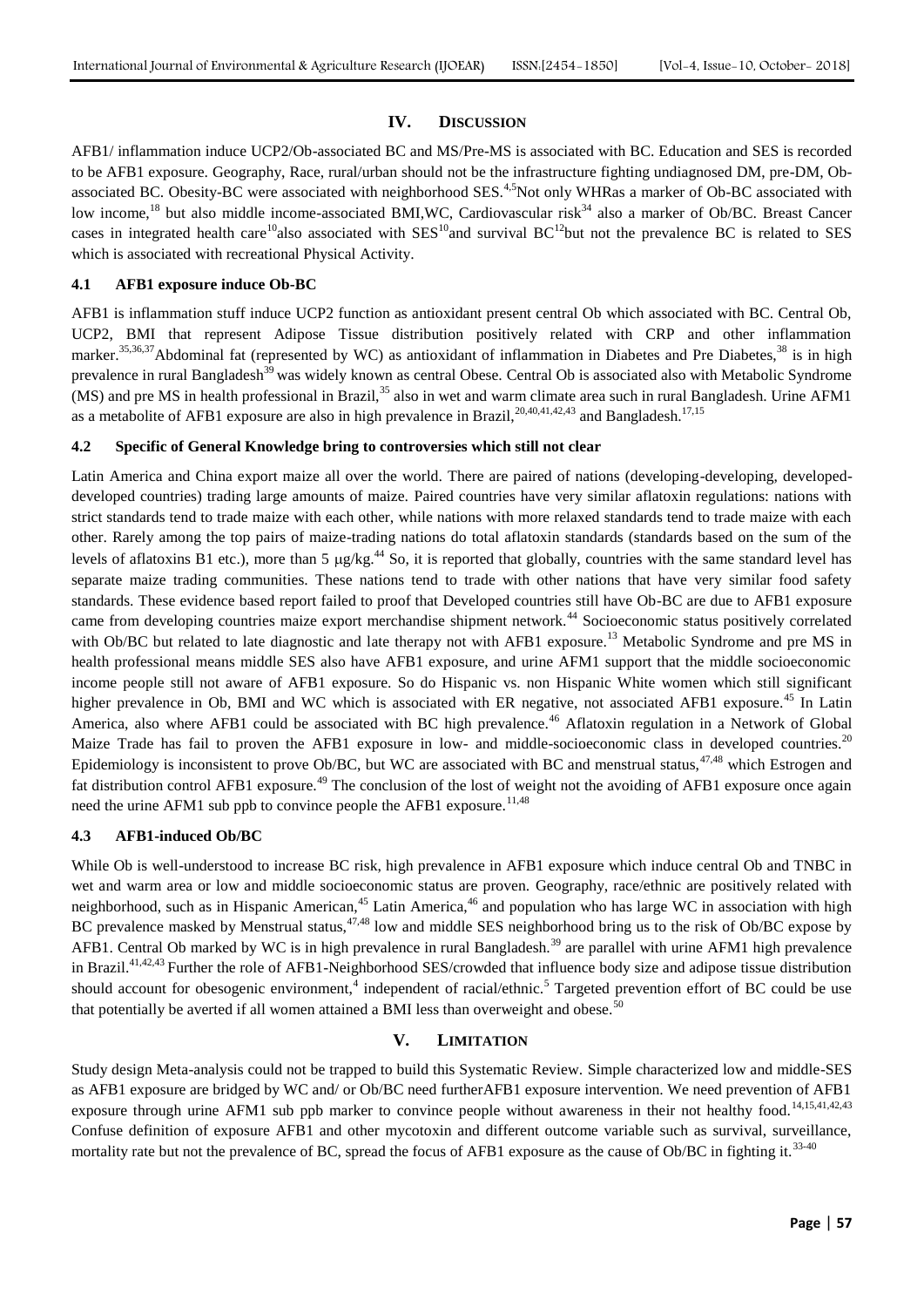#### **VI. CONCLUSION**

Not only in wet and warm known as developing countries, but also low and middle SES population in developed (dry and cold) countries, the food and feeds have AFB1 exposure high risk, and this inflammation stuff is the cause of Ob/BC has been masked by estrogen in premenstrual age.

#### **CONFLICT OF INTEREST**

No Conflict of Interest till the date.

#### **ACKNOWLEDGEMENTS**

I thank DRPM Universitas Indonesia, for funding of specific stuff exposure in wet and warm/ hot and humid climate DRPM UI 2015 no. 1772/UN2.12/HKP.05.00/2015. Also CODHy  $5<sup>th</sup>$  WC 2015, who elects and records the topic of p53 mutation well known cause by AFB1 exposure on Obese and smooth muscle cell proliferation. To Separation Science 2017 which supports the measurement of urine AFM1 as metabolite of AFB1 sub ppb with fluorescence detector. And to IMERI, which choose me, Peni Kistijani Samsuria, as the one who is responsible for High Relative Humidity-associated Tropical Medicine Module Student Centre e-Learning (SCeLE) global, which tell how heat loss failure affect human (heat stress), fungi (aspergilus flavus, rhizopus sp (tempe), neurospora sp (oncom)), and transposon.

#### **REFERENCES**

- [1] Shariff-Marco S, Gomez SL, Sangaramoorthy M, Yang J, Koo J, Hertz A, et al. Impact of neighborhoods and body size on survival after breast cancer diagnosis. Health Place 2015;36:162–72.
- [2] Sharif-Marco S, Von Behren J, Reynolds P, Keegan THM, Hertz A, Kwan ML, et al. Impact of Social and Built Environment Factors on Body Size among Breast Cancer Survivors: The Pathways Study. Cancer Epidemiol Biomarkers Prev A Publ Am Assoc Cancer Res Cosponsored By Am Soc Prev Oncol 2017;26(4):505–15.
- [3] Vigen C, Kwan M, John E, Gomez S, Keegan T, Lu Y, et al. Validation of self-reported comorbidity status of breast cancer patients with medical records: the California Breast Cancer Survivorship Consortium (CBCSC). Cancer Causes Control 2016;27(3):391–401.
- [4] Conroy SM, Clarke CA, Yang J, Shariff-Marco S, Shvetsov YB, Park S-Y, et al. Contextual Impact of Neighborhood Obesogenic Factors on Postmenopausal Breast Cancer: The Multiethnic Cohort. Cancer Epidemiol Biomarkers Prev A Publ Am Assoc Cancer Res Cosponsored By Am Soc Prev Oncol 2017;26(4):480–9.
- [5] Conroy SM, Shariff-Marco S, Koo J, Yang J, Keegan THM, Sangaramoorthy M, et al. Racial/Ethnic Differences in the Impact of Neighborhood Social and Built Environment on Breast Cancer Risk: The Neighborhoods and Breast Cancer Study. Cancer Epidemiol Biomarkers Prev A Publ Am Assoc Cancer Res Cosponsored By Am Soc Prev Oncol 2017;26(4):541–52.
- [6] Padovani C, Tomeleri da Fonseca Pinto KR, dos Santos Laqui I, Ferrari Bernardy CC, Carreira CM. RISK FACTORS FOR BREAST CANCER: KNOWLEDGE BY A GROUP OF OBESE WOMEN. J Nurs UFPE / Rev Enferm UFPE 2016;10(7):2319–27.
- [7] Espina C, McKenzie F, Dos-Santos-Silva I. Delayed presentation and diagnosis of breast cancer in African women: a systematic review. Ann Epidemiol 2017;27(10):659–671.e7.
- [8] Figueiredo FWDS, Almeida TC do C, Cardial DT, Maciel É da S, Fonseca FLA, Adami F. The role of health policy in the burden of breast cancer in Brazil. BMC Womens Health 2017;17(1):121.
- [9] dos Santos Figueiredo FW, Adami F. Income Inequality and Mortality Owing to Breast Cancer: Evidence From Brazil. Clin Breast Cancer 2018;18(4):e651–8.
- [10] Gomez SL, Shariff-Marco S, Von Behren J, Kwan ML, Kroenke CH, Keegan THM, et al. Representativeness of breast cancer cases in an integrated health care delivery system. BMC Cancer 2015;15:688.
- [11] Cheng I, Shariff-Marco S, Koo J, Monroe KR, Yang J, John EM, et al. Contribution of the neighborhood environment and obesity to breast cancer survival: the California Breast Cancer Survivorship Consortium. Cancer Epidemiol Biomarkers Prev A Publ Am Assoc Cancer Res Cosponsored By Am Soc Prev Oncol 2015;24(8):1282–90.
- [12] Keegan THM, Shariff-Marco S, Sangaramoorthy M, Koo J, Hertz A, Schupp CW, et al. Neighborhood influences on recreational physical activity and survival after breast cancer. Cancer Causes Control CCC 2014;25(10):1295–308.
- [13] dos Santos Figueiredo FW, Cardial DT, do Carmo Almeida TC, da Silva Cardial C, de Carvalho LEW, Adami F. Socioeconomic changes in Brazil impacted breast cancer indexes at the beginning of the 21st century? J Cancer Policy 2018;16:39–42.
- [14] Ali N, Hossain K, Blaszkewicz M, Rahman M, Mohanto NC, Alim A, et al. Occurrence of aflatoxin M1 in urines from rural and urban adult cohorts in Bangladesh. Arch Toxicol 2016;90(7):1749–55.
- [15] Ali N, Blaszkewicz M, Hossain K, Degen GH. Determination of aflatoxin M1 in urine samples indicates frequent dietary exposure to aflatoxin B1 in the Bangladeshi population. Int J Hyg Environ Health 2017;220(2 Pt A):271–81.
- [16] Ali N, Hashim NH, Shuib NS. Natural occurrence of aflatoxins and ochratoxin A in processed spices marketed in Malaysia. Food Addit Contam Part A Chem Anal Control Expo Risk Assess 2015;32(4):518–32.
- [17] Gerding J, Ali N, Schwartzbord J, Cramer B, Brown DL, Degen GH, et al. A comparative study of the human urinary mycotoxin excretion patterns in Bangladesh, Germany, and Haiti using a rapid and sensitive LC-MS/MS approach. Mycotoxin Res 2015;31(3):127–36.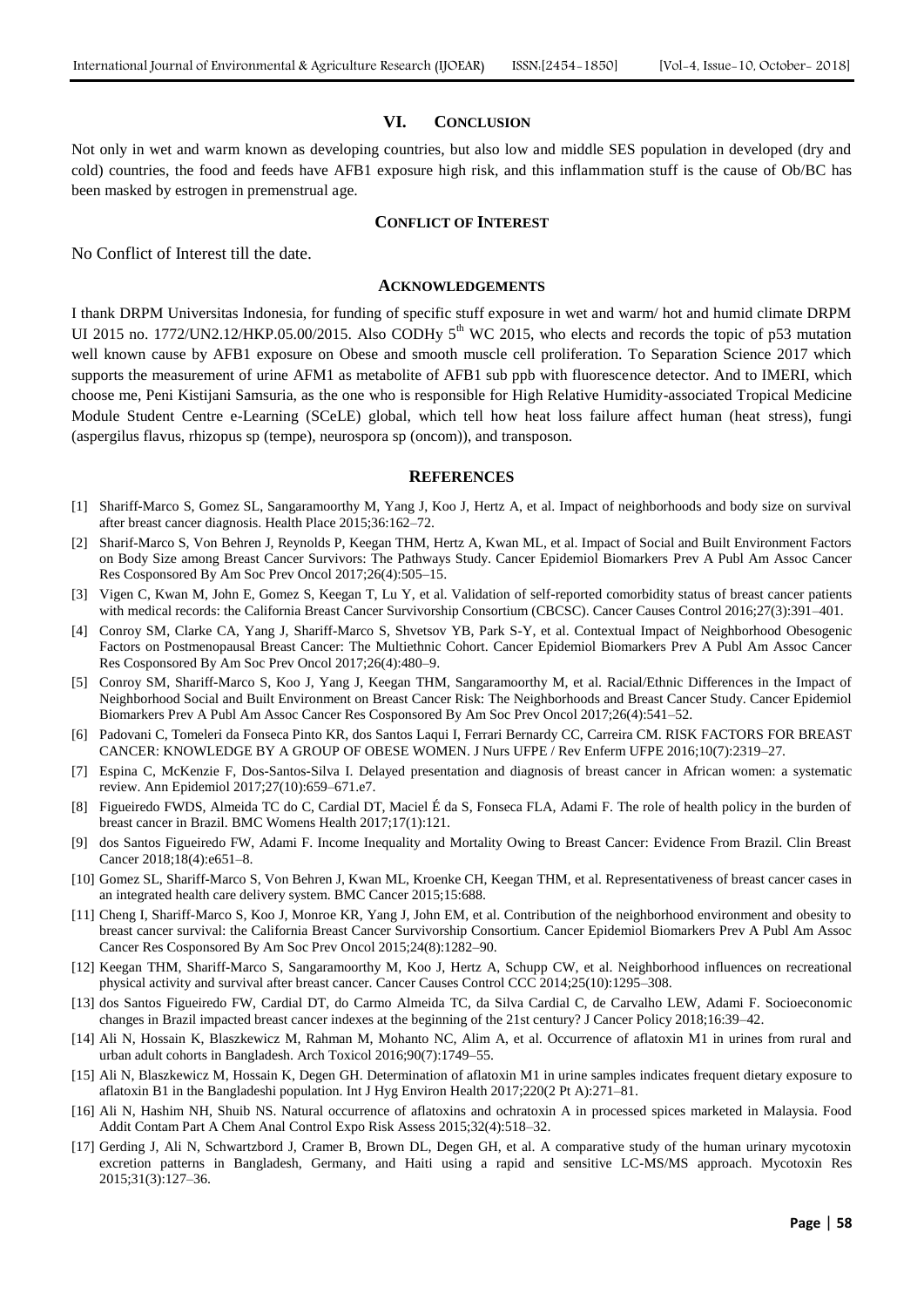- [18] Alam DS, Talukder SH, Chowdhury MAH, Siddiquee AT, Ahmed S, Pervin S, et al. Overweight and abdominal obesity as determinants of undiagnosed diabetes and pre-diabetes in Bangladesh. BMC Obes 2016;3:19.
- [19] Sposto R, Keegan THM, Vigen C, Kwan ML, Bernstein L, John EM, et al. The Effect of Patient and Contextual Characteristics on Racial/Ethnic Disparity in Breast Cancer Mortality. Cancer Epidemiol Biomarkers Prev A Publ Am Assoc Cancer Res Cosponsored By Am Soc Prev Oncol 2016;25(7):1064–72.
- [20] Wu AH, Kurian AW, Kwan ML, John EM, Lu Y, Keegan THM, et al. Diabetes and other comorbidities in breast cancer survival by race/ethnicity: the California Breast Cancer Survivorship Consortium (CBCSC). Cancer Epidemiol Biomarkers Prev A Publ Am Assoc Cancer Res Cosponsored By Am Soc Prev Oncol 2015;24(2):361–8.
- [21] Wee LE, Cher WQ, Sin D, Li ZC, Choon-Huat Koh G. Primary care characteristics and their association with health screening in a low-socioeconomic status public rental-flat population in Singapore- a mixed methods study. BMC Fam Pract 2016;17:1–14.
- [22] Wee CC, McCarthy EP, Davis RB, Phillips RS. Screening for cervical and breast cancer: is obesity an unrecognized barrier to preventive care? Ann Intern Med 2000;132(9):697–704.
- [23] Tangka FK, Subramanian S, Mobley LR, Hoover S, Wang J, Hall IJ, et al. Racial and ethnic disparities among state Medicaid programs for breast cancer screening. Prev Med (Baltim) 2017;102:59–64.
- [24] Mohd-Redzwan S, Jamaluddin R, Abd-Mutalib MS, Ahmad Z. A mini review on aflatoxin exposure in Malaysia: past, present and future. Front Microbiol 2013;4:334.
- [25] Mohd Redzwan S, Abd Mutalib MS, Wang J-S, Ahmad Z, Kang M-S, Abdul Rahman N 'Aqilah, et al. Effect of supplementation of fermented milk drink containing probiotic Lactobacillus casei Shirota on the concentrations of aflatoxin biomarkers among employees of Universiti Putra Malaysia: a randomised, double-blind, cross-over, placebo-controlled ... Br J Nutr 2016 ;115(1):39–54.
- [26] Mohd Redzwan S, Rosita J, Mohd Sokhini AM, Nurul Aqilah AR. Association between aflatoxin M1 excreted in human urine samples with the consumption of milk and dairy products. Bull Environ Contam Toxicol 2012;89(6):1115–9.
- [27] Rachmi CN, Agho KE, Li M, Baur LA. Stunting, Underweight and Overweight in Children Aged 2.0-4.9 Years in Indonesia: Prevalence Trends and Associated Risk Factors. PLoS One 2016;11(5):e0154756–e0154756.
- [28] Mitchell NJ, Riley RT, Egner PA, Groopman JD, Wu F. Chronic aflatoxin exposure in children living in Bhaktapur, Nepal: Extension of the MAL-ED study. J Expo Sci Environ Epidemiol 2016;
- [29] Wyatt TE, Pernenkil V, Akinyemiju TF. Trends in breast and colorectal cancer screening among U.S. adults by race, healthcare coverage, and SES before, during, and after the great recession. Prev Med Reports 2017;7:239–45.
- [30] Moss JL, Liu B, Feuer EJ. Urban/Rural Differences in Breast and Cervical Cancer Incidence: The Mediating Roles of Socioeconomic Status and Provider Density. Women's Heal Issues Off Publ Jacobs Inst Women's Heal 2017;27(6):683–91.
- [31] Owusu C, Antognoli E, Nock N, Hergenroeder P, Austin K, Bennet E, et al. Perspective of older African-American and Non-Hispanic white breast cancer survivors from diverse socioeconomic backgrounds toward physical activity: A qualitative study. J Geriatr Oncol 2018;9(3):235–42.
- [32] Rutherford MJ, Andersson TM-L, Møller H, Lambert PC. Understanding the impact of socioeconomic differences in breast cancer survival in England and Wales: avoidable deaths and potential gain in expectation of life. Cancer Epidemiol 2015;39(1):118–25.
- [33] Kweon S-S, Kim M-G, Kang M-R, Shin M-H, Choi J-S. Difference of stage at cancer diagnosis by socioeconomic status for four target cancers of the National Cancer Screening Program in Korea: Results from the Gwangju and Jeonnam cancer registries. J Epidemiol 2017;27(7):299–304.
- [34] Patel SA, Ali MK, Alam D, Yan LL, Levitt NS, Bernabe-Ortiz A, et al. Obesity and its Relation With Diabetes and Hypertension: A Cross-Sectional Study Across 4 Geographical Regions. Glob Heart 2016;11(1):71–79.e4.
- [35] Vidigal F de C, Ribeiro AQ, Babio N, Salas-Salvadó J, Bressan J. Prevalence of metabolic syndrome and pre-metabolic syndrome in health professionals: LATINMETS Brazil study. Diabetol Metab Syndr 2015;7:6.
- [36] Samsuria P, Abdullah M, Wahid M, Hartati M, Darminto M, Sabarguna6 B, Nurani S. UCP2's fat cells proliferation in insulin resistance high prevalence in unfortunate developed and developing countries populations: p53 mutation-increase IGF-1. Proceeding 5<sup>th</sup> WC CODHy, Istanbul-Turkey 2015; 63. URL
- [37] Sam S, Haffner S, Davidson MH, D'Agostino Sr RB, Feinstein S, Kondos G, et al. Relation of abdominal fat depots to systemic markers of inflammation in type 2 diabetes. Diabetes Care 2009;32(5):932–7.
- [38] Siddiquee T, Bhowmik B, Da Vale Moreira NC, Mujumder A, Mahtab H, Khan AKA, et al. Prevalence of obesity in a rural Asian Indian (Bangladeshi) population and its determinants. BMC Public Health 2015;15(1):860.
- [39] Siddiquee T, Bhowmik B, Karmaker RK, Chowdhury A, Mahtab H, Azad Khan AK, et al. Association of general and central obesity with diabetes and prediabetes in rural Bangladeshi population. Diabetes Metab Syndr 2015;9(4):247–51.
- [40] Saldan NC, Almeida RTR, Avíncola A, Porto C, Galuch MB, Magon TFS, et al. Development of an analytical method for identification of Aspergillus flavus based on chemical markers using HPLC-MS. Food Chem 2018;241:113–21.
- [41] Cássia A De, Raquel T, Ferreira B, Tadeu C, Calori-domingues MA, Micotti E. Occurrence of AFM 1 in urine samples of a Brazilian population and association with food consumption. J FOOD Control 2009;6–10.
- [42] Jager A V, Tonin FG, Souto PCMC, Privatti RT, Oliveira CAF. Determination of urinary biomarkers for assessment of short-term human exposure to aflatoxins in São Paulo, Brazil. Toxins (Basel) 2014;6(7):1996–2007.
- [43] Jager A V, Tonin FG, Baptista GZ, Souto PCMC, Oliveira CAF. Assessment of aflatoxin exposure using serum and urinary biomarkers in São Paulo, Brazil: A pilot study. Int J Hyg Environ Heal 2016;219(3):294–300.
- [44] Wu F, Guclu H. Aflatoxin Regulations in a Network of Global Maize Trade. PLoS One. 2012;7:10–3.